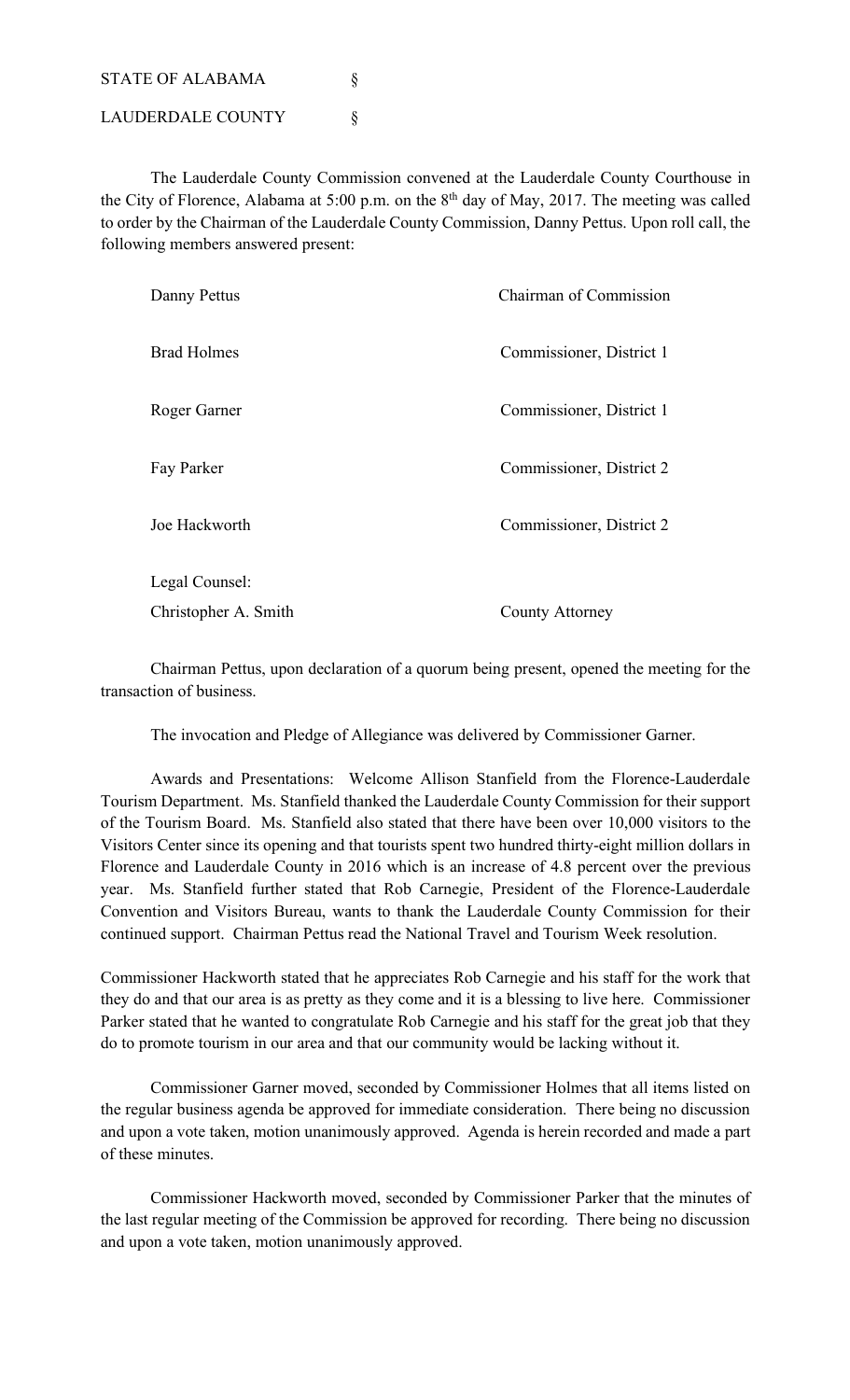Commissioner Holmes moved, seconded by Commissioner Parker to approve a resolution that authorizes the purchase of a 2017 Ford Explorer for the Lauderdale County Sheriff's Department. The vehicle will be purchased from Stivers Ford-Lincoln of Montgomery, Alabama for a cost of twenty six thousand three hundred eighty-seven dollars. There being no discussion and upon a vote taken, motion unanimously approved. Resolution is herein recorded and made part of these minutes.

Commissioner Garner moved, seconded by Commissioner Parker to approve a resolution that allows the Lauderdale County Board of Education to dispose of and remove from the inventory list Asset # 7352-Ricoh MP7000SP Copier – serial number MRL9395000253 and allows the Lauderdale County Road Department to remove Asset # 6863-CAP Heavy Duty Side Mounted Rotary Mower from the inventory list. There being no discussion and upon a vote taken, motion unanimously approved. Resolution is herein recorded and made part of these minutes.

Commissioner Parker moved, seconded by Commissioner Holmes to approve a resolution that approves Alabama Legislature Act Number 2017-120 which provides an exemption of the State sales and use tax for certain non-commercial purchases related to school clothing and supplies during the third full weekend in July of each year. Act Number 2017-120 also authorizes the County Commission to provide for an exemption of County sales and use taxes for certain noncommercial purchases related to school clothing and supplies. The exemption will take place on the third full weekend of July beginning at 12:01 a.m. on the third Friday of each July and ending at twelve midnight on the third Sunday of each July, beginning with the third full weekend of July, 2017 and continuing each subsequent year thereafter during the third full weekend of July until and unless annual participation in the exemption is rescinded by further action of the County Commission. There being no discussion and upon a vote taken, motion unanimously approved. Resolution is herein recorded and made part of these minutes.

Commissioner Hackworth moved, seconded by Commissioner Parker that a resolution be approved authorizing the purchase of two air conditioners, one for the courthouse and one for the Lauderdale County Road Department. The air conditioners will be purchased to replace faulty air conditioners and will be purchased from C and H Cooling of Florence, Alabama who was the low estimate. The cost of the air conditioner for the courthouse including equipment is seven thousand eight-hundred and fifty dollars and the cost of the air conditioner including equipment for the Lauderdale County Road Department is fourteen thousand three hundred and twenty-five dollars. The cost for both air conditioners was included in and will be paid out of the Alabama Trust Capital Improvement Fund budget but any budget amendments that may be needed are herein approved and authorized. There being no discussion and upon a vote taken, motion unanimously approved. Resolution is herein recorded and made part of these minutes.

Commissioner Holmes moved, seconded by Commissioner Garner to approve a resolution that allows the Florence-Lauderdale County Emergency Management Director, George Grabryan, to sign a Memorandum of Agreement between the U.S. Department of Commerce, National Oceanic and Atmospheric Administration, Huntsville National Weather Service Forecast Office and Emergency management Agencies (Radiological Emergency Preparedness Counties) for Tennessee Valley Authority's Browns Ferry Nuclear Power Plant concerning non-weather related emergency messages and the broadcast of such messages on NOAA weather radio all hazards and dissemination through the advanced weather interactive processing system. There being no discussion and upon a vote taken, motion unanimously approved. Resolution and copy of the memorandum are herein recorded and made part of these minutes.

Commissioner Parker moved, seconded by Commissioner Holmes to approve a resolution which complies with the memorandum from the Alabama Law Enforcement Agency which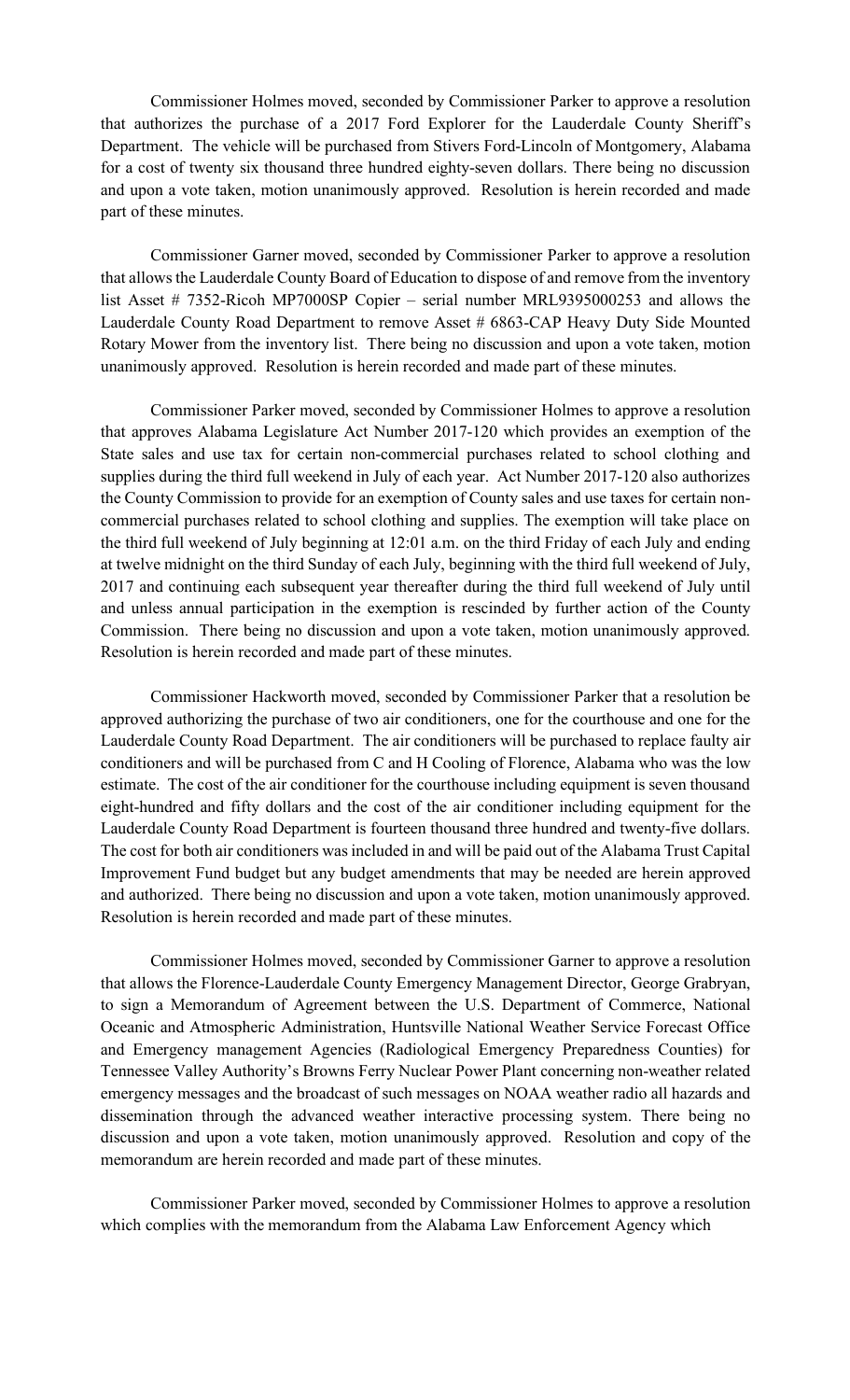advises that the Civil Rights Act of 1964 Title VI Amendment Clause must be included in all grant agreements between the State of Alabama and the Sub-Grantee. There being no discussion and upon a vote taken, motion unanimously approved. Resolution and agreement are herein recorded and made part of these minutes.

Commissioner Garner moved, seconded by Commissioner Holmes that a resolution be approved to authorize agreements for lawn care service and garbage pick-up and disposal service at the following boat landings located in Lauderdale County: Shoals Creek, Anderson Creek, Elk River-North Highway 72, Barnett Creek, and Second Creek. The lawn care service agreement will be with Holden Lawn Service for an annual cost of nine thousand dollars and with Republic Services for garbage pick-up and disposal for an annual cost of three thousand dollars. Commissioner Hackworth stated that he is glad that we are putting this into place and that a person can visit any boat landing and see cars from other states. Commissioner Hackworth also stated that it will be a positive thing for visitors when they see clean and maintained boat landings in our County. Commissioner Holmes stated that the Elk River-North Highway 72 boat landing is the first impression that visitors from Limestone County have of our County and that he was there this past weekend and it looks great. Commissioner Holmes also stated that putting this agreement into place will promote tourism in our area. Commissioner Parker stated that we have people from many other states that come to our area to fish in the bass fishing tournament and that having maintained boat landings will continue to promote tourism. There being no further discussion and upon a vote taken, motion unanimously approved. Resolution is herein recorded and made part of these minutes.

Commissioner Holmes moved, seconded by Commissioner Garner that a resolution be approved to amend the agreement with Civil Group, LLC through the Alabama Department of Transportation for Project No. IAR039-000-003 – Construct Right Turn Lane at the Intersection of US Highway 72 and Industrial Park Blvd, Lauderdale County Alabama. The amended agreement is due to additional services that are required to meet environmental requirements set forth by the Alabama Department of Transportation that were not known at the time of the original agreement and the amount is increased from twenty four thousand two hundred-fifty dollars to twenty nine thousand eight hundred-fifty dollars which is an increase of five thousand six hundred dollars. Commissioner Garner asked if the County is looking to get the additional cost reimbursed from SEDA and the County Administrator, Brenda Bryant, stated yes, that is correct. There being no further discussion and upon a vote taken, motion unanimously approved. Resolution is herein recorded and made part of these minutes.

Commissioner Parker moved, seconded by Commissioner Garner that a resolution be approved to authorize the purchase of three Kubota tractors with accessories for the Lauderdale County Road Department. The tractors will be purchased from Huntsville Tractor and Equipment of Huntsville, Alabama at a cost of twenty four thousand six hundred thirty dollars and twentyfive cents each which is a total cost of seventy three thousand eight hundred ninety dollars and seventy-five cents. Commissioner Parker asked if these will be mowing tractors to be used by the summer help to keep roadsides mowed. David Abernathy from the Lauderdale County Road Department stated yes, the tractors will be used for mowing and the road department will us eight to ten tractors for mowing. There being no further discussion and upon a vote taken, motion unanimously approved. Resolution is herein recorded and made part of these minutes.

Commissioner Holmes moved, seconded by Commissioner Garner that a resolution be approved to enter into an agreement with the State of Alabama acting through the Alabama Department of Transportation for Project number STPNU-3916(251), LCP 39-163-16, CPMS Reference #100066659 for the widening and resurfacing of Lauderdale County Road 144 from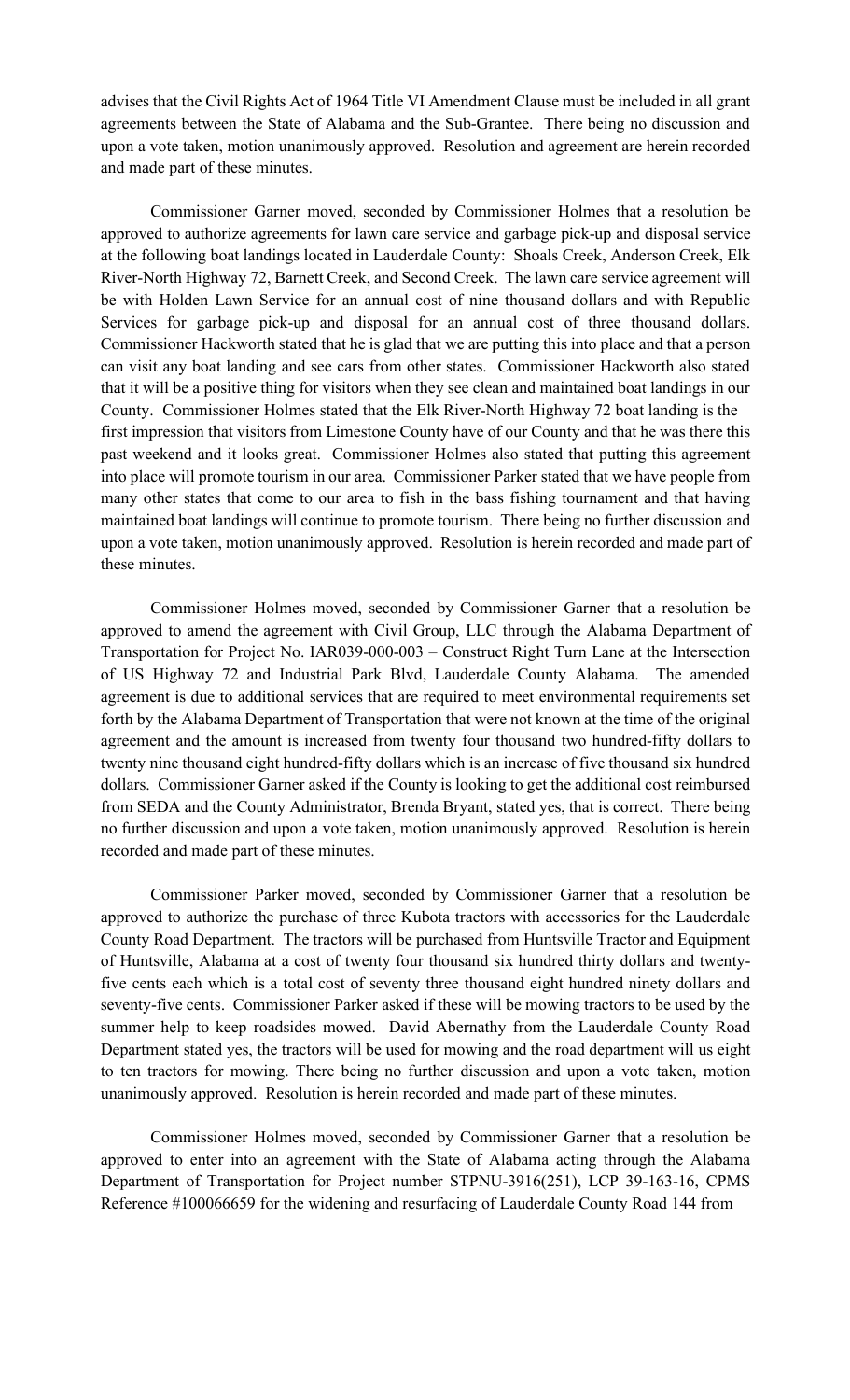County Road 47 to County Road 33 which is a length of 2.055 miles. Commissioner Holmes stated that he appreciates the understanding and patience of the residents who live in that area. Commissioner Holmes also stated that there is a right way and a wrong way to fix the road and that the Lauderdale County Road Department did a great job protecting the integrity of the shoulder of the roadway and he appreciates the Road Department's hard work on this project. There being no further discussion and upon a vote taken, motion unanimously approved. Resolution and a copy of the agreement are herein recorded and made part of these minutes.

Commissioner Holmes moved, seconded by Commissioner Garner to appoint Ms. Katelyn Brown to the Alabama Mountain Lakes Association Board. The term will begin immediately and expire on September 30<sup>th</sup>, 2018 or at such time a successor is appointed. There being no discussion and upon a vote taken, motion unanimously approved. Appointment is herein recorded and made part of these minutes.

Commissioner Hackworth moved, seconded by Commissioner Parker to appoint Ms. Connie Konig to the Florence-Lauderdale Agri-Business Center and Farmers Market Board. This will be a joint appointment with the City of Florence and has been approved by the Florence City Council. Ms. Konig will replace the previous joint member, Leonard Skipworth. The term will begin immediately and expire on November 15<sup>th</sup>, 2019 or at such time a successor is appointed. There being no discussion and upon a vote taken, motion unanimously approved. Appointment is herein recorded and made part of these minutes.

In compliance with competitive bid laws of the State of Alabama, sealed bids were advertised for Bid No. LA 2017-1 "Various Print Bids." Bid responses were received, publicly opened, and read aloud on May 5th, 2017. A bid tabulation sheet was prepared for Commissioner's review. Chairman Pettus asked Brenda Bryant, Lauderdale County Administrator, for her recommendations. Ms. Bryant stated that there were two bidders for the Judge of Probate Printed Envelopes, Herald Printing and Printers and Stationers, both of Florence, Alabama and that there was one bidder for the Judge of Probate Adoption Folders and License Commission Business Licenses. Ms. Bryant stated that she recommended that Harold Printing be awarded the bid for the Judge of Probate Envelopes as they were the lowest bidder on that item and that Printers and Stationers be awarded the bid for the Judge of Probate Adoption Folders and License Commission Business Licenses as they were the only bidder on those items. Commissioner Parker moved, seconded by Commissioner Hackworth to award the bid for the Judge of Probate Printed Envelopes to Herald Printing and the bid for the Judge of Probate Adoption Folders and the License Commission Business Licenses to Printers and Stationers. There being no discussion and upon a vote taken, motion unanimously approved. Bid tabulation sheet is herein recorded and made part of these minutes.

The invoiced bills were audited, allowed, and ordered to be paid upon a motion by Commissioner Hackworth and seconded by Commissioner Parker. There being no discussion and upon a vote taken, motion unanimously approved.

| CHECKS ISSUED APRIL 25 <sup>th</sup> , 2017 THROUGH MAY 7 <sup>th</sup> , 2017 |
|--------------------------------------------------------------------------------|
|                                                                                |

| <b>GENERAL-SPECIAL</b><br>CHECK # 51956-51996  | \$375,489.27 |
|------------------------------------------------|--------------|
| <b>AGRI-BUSINESS FUND</b><br>CHECK #3550-3551  | \$220.71     |
| <b>LEPA FUND</b><br>CHECK #7786-7792           | \$4,350.84   |
| <b>GASOLINE TAX FUND</b><br>CHECK #16337-16349 | \$195,992.00 |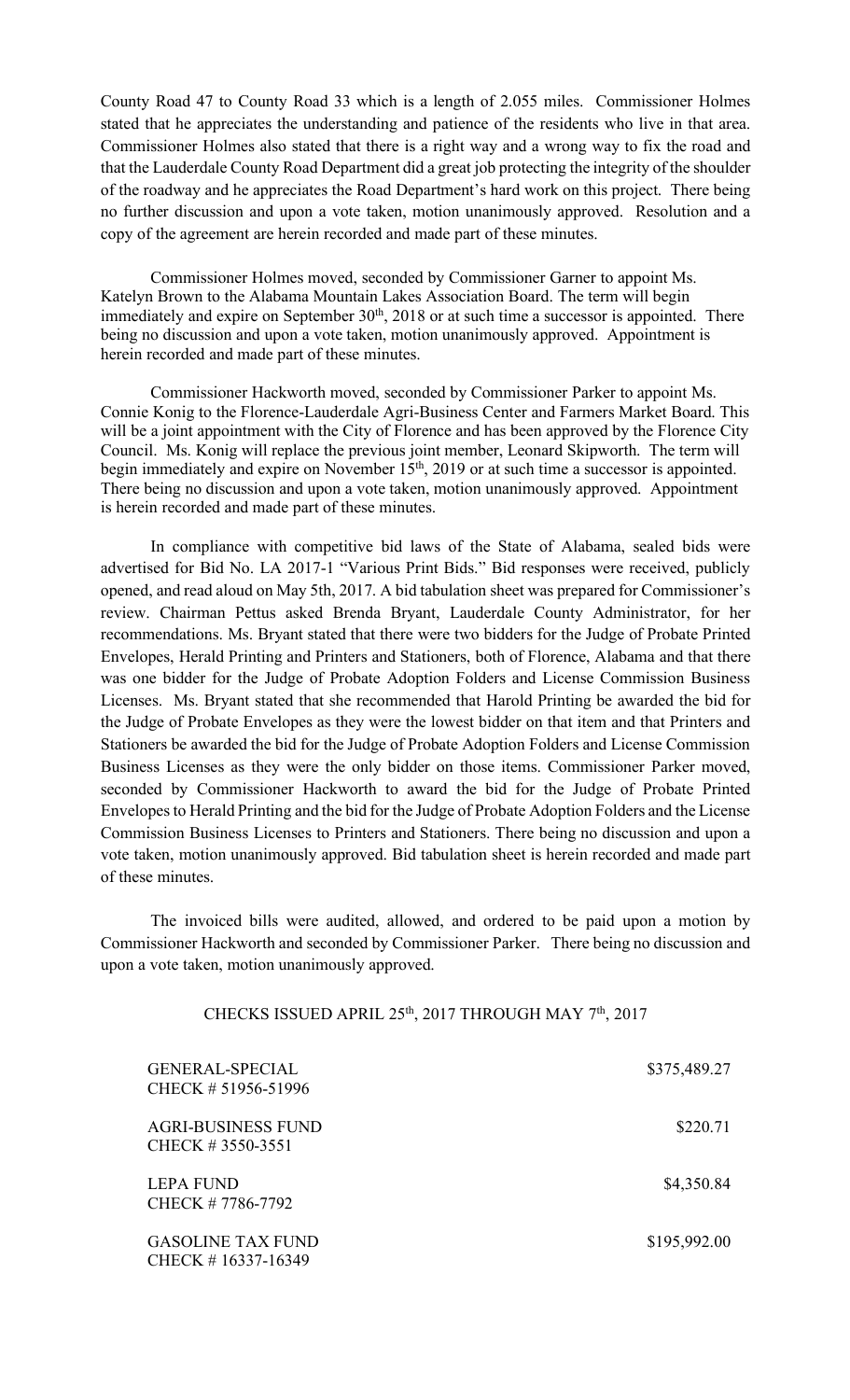| PUBLIC BLDG., R & B SPECIAL<br>CHECK $# N/A$        |              | 0.00           |
|-----------------------------------------------------|--------------|----------------|
| PUBLIC HIGHWAY & TRAFFIC FUND<br>CHECK $# N/A$      |              | 0.00           |
| AL. TRUST CAPITAL IMPROVEMENT FUND<br>CHECK $# N/A$ |              | 0.00           |
| <b>RRR GASOLINE TAX FUND</b><br><b>CHECK #642</b>   |              | \$13,241.52    |
| <b>REAPPRAISAL FUND</b><br>CHECK #11061-11071       |              | \$29,369.63    |
| REAPPRAISAL MONEY MARKET<br>CHECK $# N/A$           |              | 0.00           |
| TOURISM, REC. & CONVENTION FUND<br>CHECK $# N/A$    |              | 0.00           |
| <b>RSVP FUND</b><br>CHECK #16917-16922              |              | \$2,348.72     |
| <b>CHILD PROTECTION FUND</b><br>CHECK#              |              | 0.00           |
| <b>SERIES 2001 DEBT SERVICE FUND</b><br>CHECK#      |              | 0.00           |
| <b>CDBG FUND</b><br>CHECK#                          |              | 0.00           |
| <b>SOLID WASTE FUND</b><br>CHECK # 6836-6851        |              | \$166,446.16   |
| <b>ACCOUNT PAYABLE FUND</b><br>CHECK # 38864-38918  |              | \$237,870.46   |
| FIRE PROTECTION FEE FUND<br>CHECK $# N/A$           |              | 0.00           |
| INDUSTRIAL DEVELOPMENT TAX FUND<br>CHECK $# N/A$    |              | 0.00           |
| <b>TOBACCO TAX FUND</b><br><b>CHECK #2990</b>       |              | \$9,355.50     |
| <b>TVA TAX FUND</b><br>CHECK $\# N/A$               |              | 0.00           |
|                                                     | <b>TOTAL</b> | \$1,034,684.81 |